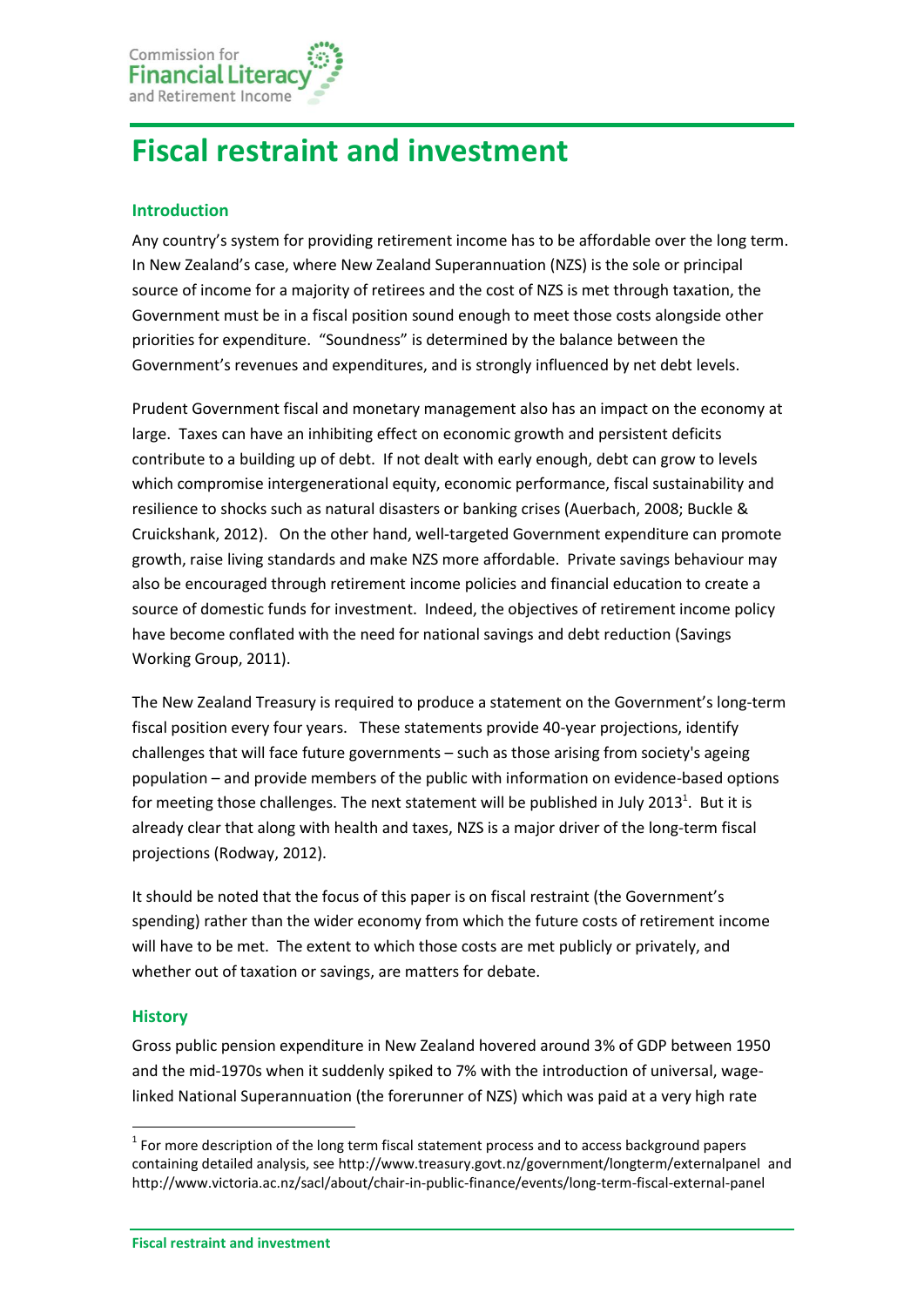from the age of 60. In 1991 there was a temporary freeze in NZS inflation adjustments and between 1992 and 2001 the age of eligibility was raised back to 65. Another policy initiative to introduce tight income testing of NZS failed because of public resistance, but even so the cost of NZS fell once more to 4% of GDP, a proportion that has not changed much since (this proportion is about half the OECD average). However, projections show that the cost of NZS will nearly double to 8% of GDP by the middle of this century – three quarters of the projected OECD average in 2050 (Kirkup & Kengmana, 2012).

It could be argued that the relative cost of New Zealand's main pension is not great as a proportion of GDP in a developed economy. However, other OECD countries are finding their pension arrangements to be unsustainable and the projected doubling of the cost of NZS is of concern. In response, the 2010 review of retirement income policy made two recommendations to reduce the cost of NZS as a proportion of GDP:

- 1. A gradual increase in the age of eligibility for NZS from 65, starting in 2020 and rising by two months a year until it reached 67 in 2033<sup>2</sup>; and
- 2. A change in the indexation of NZS to reduce the rate at which it increased, but with a "floor" to ensure that purchasing power would be maintained.

There was also a recommendation to mitigate any hardship experienced by those disadvantaged by the change in age of eligibility. The net effect of these recommendations would have been to reduce the cost of NZS to approximately 6% of GDP by 2050. However the Government elected not to accept any of the above recommendations.

#### **What's the problem?**

#### **The fiscal gap and debt**

New Zealand's total national debt is very high but compared to most other OECD countries, the proportion of that debt owed by the Government is relatively low as a percentage of GDP. [\(Savings Working Group,](#page-6-0) 2011). However, in common with many other developed economies, the New Zealand Government is facing the prospect of a worsening situation as the result of an increasing gap between its expenditure and revenue gathered through taxation. This gap is projected to grow over the next few decades at a greater rate than previously, largely due to cost pressures associated with an ageing population. One way of closing the gap is through incurring more debt but there are risks inherent in such a path as the cost of servicing debt becomes part of outstanding balances, which then start to grow exponentially. There can come a point where debt levels are so high that lenders lose confidence in our ability to repay, and either refuse to lend more or charge a premium to cover their risk. As the cost of borrowing increases, the cycle of increasing debt picks up apace.

1

 $2$  Many other OECD countries are adopting similar measures – for a summary see <http://www.cflri.org.nz/sites/default/files/docs/RI-OECD-Countries-Pension-Ages-2012.pdf>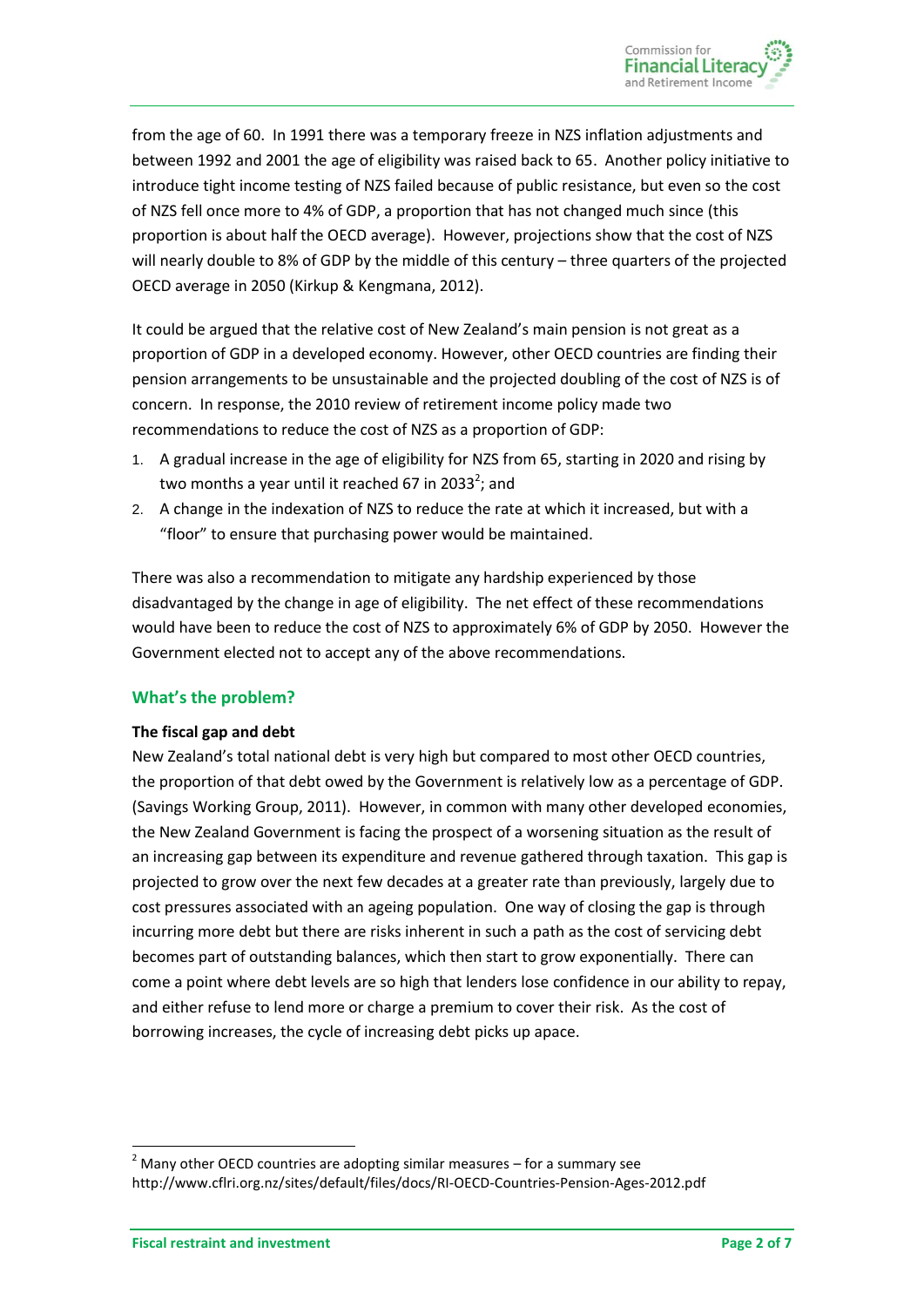



**Figure 1: Government revenue and expenses as a percentage of GDP, 2007-2060**

Source: (Buckle & [Cruickshank 2012\)](#page-5-1)<sup>3</sup>

Along with the health budget, NZS is projected to be a major driver of increasing costs. Because the population due to reach the age of 65 progressively over the next four decades is fairly well known, and notwithstanding uncertainties over increases in life expectancy, the future costs of NZS can be calculated with a fair degree of accuracy. Indeed, it is possible to estimate the size of the Government's future liability for NZS, although this is contentious and needs to be offset against assets on the Government's balance sheet [\(Auerbach,](#page-5-0) 2008).

**.** 

<sup>&</sup>lt;sup>3</sup> See<http://www.treasury.govt.nz/government/longterm/externalpanel/session1>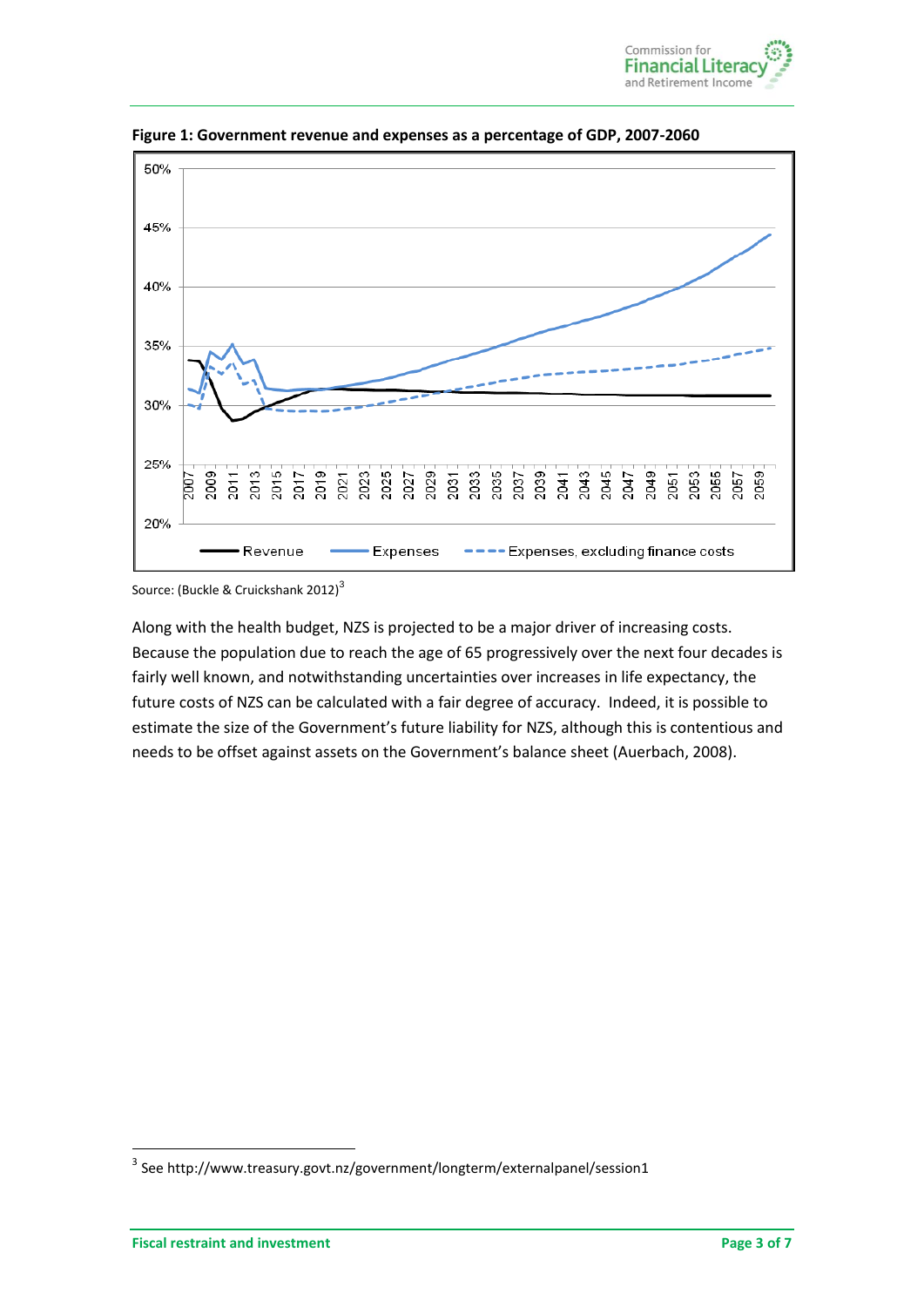



**Figure 2: Core Crown demand-based Social Welfare Spending/GDP: under** *Cost Pressures*

Source: Bell, 2012<sup>4</sup>

#### **National savings and investment**

Saving at the level of individuals and households is discussed in the position papers on "Voluntary savings" and "Intergenerational equity"<sup>5</sup>. From the national point of view, the Savings Working Group [\(2011\)](#page-6-0) argues that insufficient domestic saving lies behind New Zealand's high levels of indebtedness to the rest of the world.

New Zealand's saving rate is low by international standards. Since 1975, net national saving (after adjustment for consumption of fixed capital) has averaged just 2.9% of GDP. Private saving has been declining for the last two decades and post 2003 has fallen steeply to become negative, with a pick-up in the last two years.

Our low rate of domestic saving means that our capital markets are "thin" and we have to rely on overseas sources of investment capital. The resulting large net foreign liabilities position causes two economic problems that the Savings Working Group (SWG) believes are serious and increasingly urgent. Firstly, it makes the New Zealand economy very vulnerable to shocks, and secondly it has an adverse impact on New Zealand's economic performance, especially growth.

The SWG also argues that New Zealanders are not saving enough for retirement, but there are differing views on this point, in part because of difficulties of measuring what is actually going on [\(Scobie, Gibson et al.,](#page-6-2) 2004; [Law, Meehan et al.,](#page-5-2) 2011[; Savings Working Group,](#page-6-0) 2011). However, the introduction over the last decade of KiwiSaver and the New Zealand Superannuation Fund (NZSF) provides additional mechanisms through which saving behaviour

1

<sup>4</sup> Se[e http://www.treasury.govt.nz/government/longterm/externalpanel/session1](http://www.treasury.govt.nz/government/longterm/externalpanel/session1)

<sup>5</sup> Se[e http://www.cflri.org.nz/retirement-income/policy-positions](http://www.cflri.org.nz/retirement-income/policy-positions)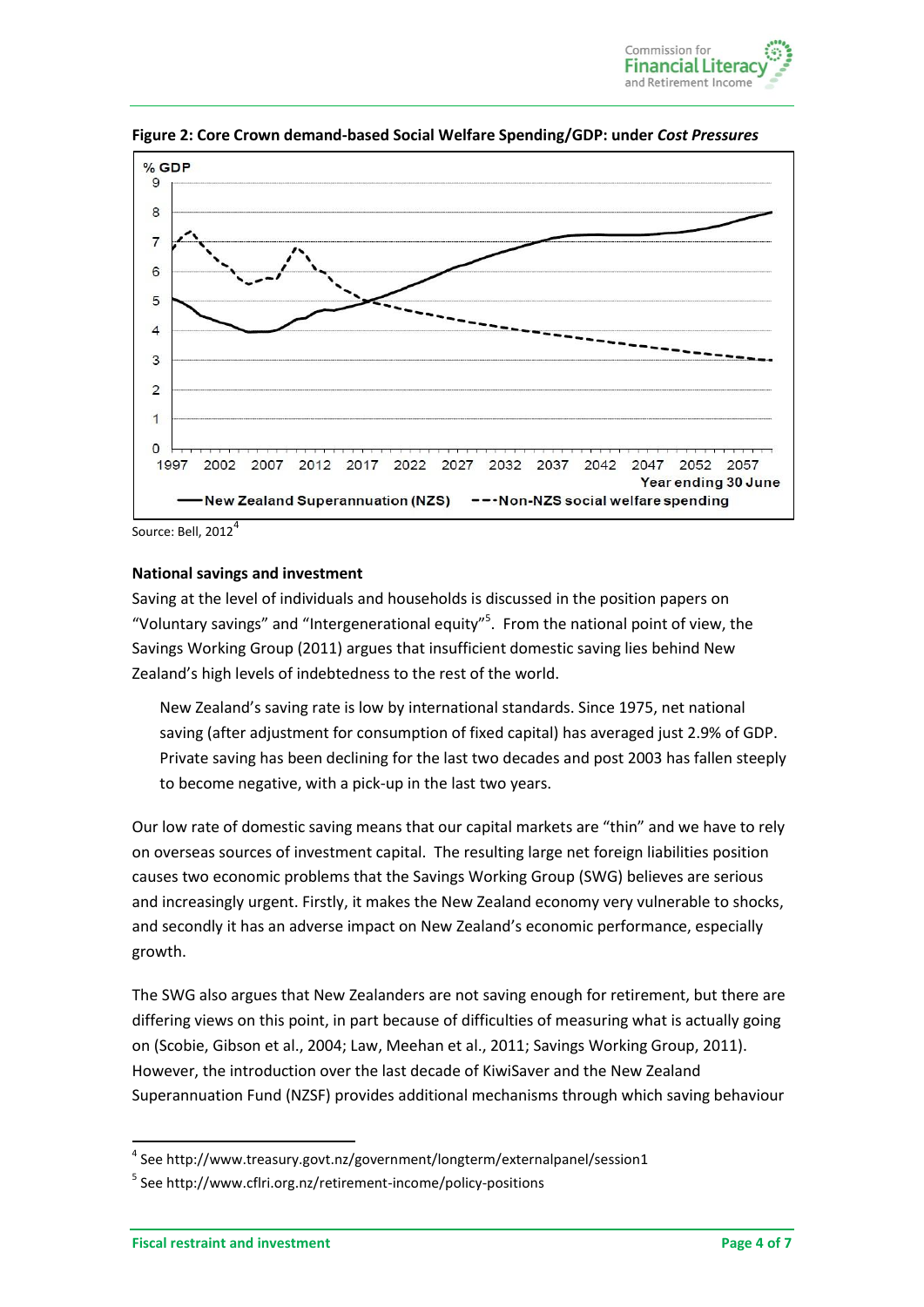might be influenced through policy. NZS, KiwiSaver and the NZSF are key elements of a framework within which the balance between "Pay as you go" and "Save as you go" funding of retirement income can be adjusted $6$ .

## **Some potential responses**

At a high level, measures to address the so-called "fiscal gap" and reduce Government debt as a proportion of GDP might focus on either growing the economy, reducing expenditure, increasing revenue, or a mix of these. There are also decisions to be taken about targets and the trajectory for reducing debt. These decisions are a matter of judgement which involve trade-offs between objectives [\(Auerbach,](#page-5-0) 2008). Sutherland et al. (2012, cited in Buckle & Cruickshank, 2012) estimate that for New Zealand a two-year delay in fiscal adjustment increases the fiscal gap by more than one-third of a percentage point of GDP. In other words, the sooner we start the adjustment, the sooner we'll get the debt genie back in the bottle.

But there may also be risks in deciding too soon, imposing transition costs which "tie our hands" (Wilkinson, 2012) and ultimately prove to have been unnecessary.

So there are two schools of thought on the timing of decisions and the implementation of change. But even though we can't predict the future or how future generations will respond to events as they unfold, some decisions can be made now on the basis of the (imperfect) information available to us in the present. Given the uncertainty that exists, it would also seem sensible to allow for re-computation of the path as circumstances change [\(Auerbach,](#page-5-0) [2008\)](#page-5-0).

As far as the costs of NZS are concerned, a one-off saving could be achieved through a gradual raising of the age of eligibility. This will probably not be enough on its own and consideration may need to be given to continuous review of the age in light of actual increases in longevity.

Another option is to target NZS more specifically on the basis of need, through means testing. However, there are transaction costs involved in means testing and considerable uncertainty about the net savings to be gained. Means testing also brings risks of discouraging private saving and incentivising undesirable behaviour such as concealment of income and assets<sup>7</sup>.

The biggest savings would come from changes in the formula by which increases in NZS are indexed – whether to wages, prices or a mix of both (Kirkup & Kengmana, 2012).

Whatever path is chosen, the rate of transition will need to be matched to growth in private and collective savings, and care taken to protect and bolster other policies and programmes that contribute to wellbeing in retirement, for example affordable housing, access to health care and other services, and employment opportunities for older people. In some cases, there is the potential to generate a virtuous cycle of both direct and indirect contributions to

1

 $<sup>6</sup>$  See the position paper on "Income support".</sup>

 $<sup>7</sup>$  See the position paper on "Voluntary saving".</sup>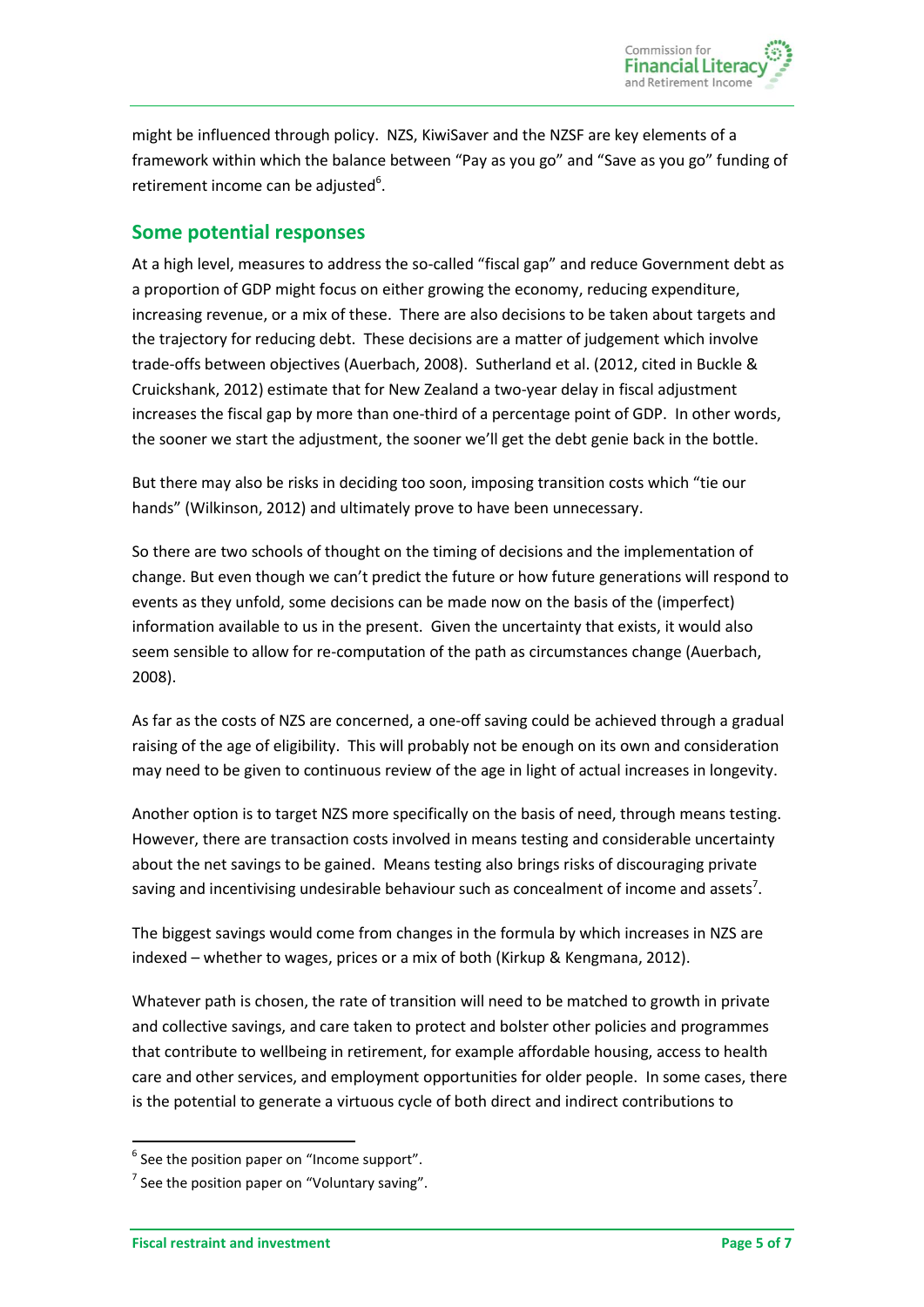improvements in the fiscal position. For example, incentivising increased labour force participation assists by increasing tax revenues required to fund NZS and the NZSF [\(Crossan,](#page-5-3) [2010;](#page-5-3) Buckle & [Cruickshank,](#page-5-1) 2012).

Change also needs "buy-in" from the wider community, based on open communication and full discussion of the issues around retirement income policy, and a long enough lead time for people to make adjustments in their own planning.

Reforms are more successful where the public understand why fiscal adjustment is needed, and where there is public support for debt or deficit reduction and measures for it to be achieved. (Buckle & [Cruickshank,](#page-5-1) 2012)

## **Conclusions**

New Zealand's system for providing retirement income has to be affordable over the long term, and while it could be argued that New Zealand Superannuation is already affordable, the projected doubling of its cost as a proportion of GDP is a concern. Raising more debt to fill the gap between Government revenues and expenditures is not a sustainable path and other measures will need to be considered. While there may be arguments about the extent to which New Zealanders' savings for retirement are adequate, there is a strong argument for encouraging more private and/or collective saving behaviour as a part of the overall retirement income framework.

There are a number of options for proceeding towards a new balance of funding, but any transition will need to be at a politically sustainable rate. Change needs "buy-in" from the wider community, and this will come from open and full discussion of the issues and implementation at a reasonable rate, to allow time for New Zealanders to make adjustments to their plans.

## **References**

- <span id="page-5-0"></span>Auerbach, A. J. (2008). Long-term Objectives for Government Debt. *Fiscal Policy and Labour Market Reforms.* Stockholm, University of California, Berkely: 42.
- Bell, M. (2012). *Fiscal Sustainability Under an Ageing Population Structure: Paper for the longterm fiscal external panel.* New Zealand Treasury. Wellington: 27.
- <span id="page-5-1"></span>Buckle, R. A. & Cruickshank, A. A. (2012). *The Requirements for Long-Run Fiscal Sustainability: Paper for the long-term fiscal external panel.* New Zealand Treasury. Wellington: 39.
- <span id="page-5-3"></span>Crossan, D. (2010). *Review of Retirement Income Policy.* Wellington, Retirement Commission: 144.
- <span id="page-5-2"></span>Law, D., Meehan, L., et al. (2011). *KiwiSaver: An Initial Evaluation of the Impact on Retirement Saving.* New Zealand Treasury. Wellington: 37.